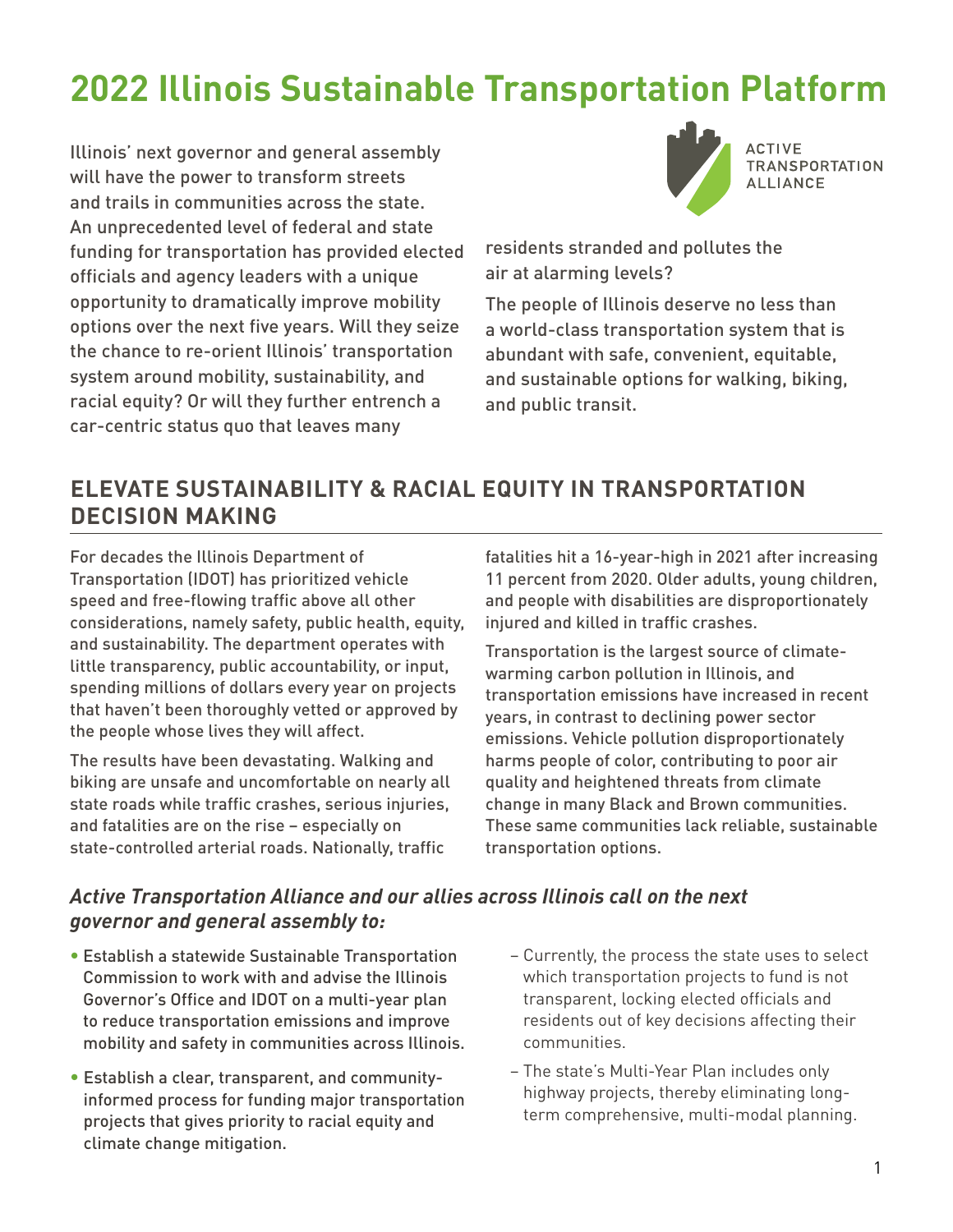- **•** When evaluating road expansion and construction projects, fully account for the additional traffic congestion and emissions generated by any new lanes – known as *induced demand.*
	- End the practice of counting road expansion and construction projects as progress towards reducing greenhouse gas emissions. Currently, these projects are evaluated to reduce emissions because of supposed increases in speeds and reduction of idling.
- **•** Establish and fund a statewide electric bicycle incentive program to help people drive less and bike more. The program should be means-tested, with lower-income residents eligible for a larger discount.

# **STRENGTHEN FUNDING AND REGULATIONS TO SUPPORT PUBLIC TRANSIT**

Public transit plays a critical role in supporting regional economies and improving quality of life across Illinois. But the reality is most Illinoisans lack access to reliable public transit service. Few state roads give priority to public transit by offering features like bus-only lanes and transit-signal priority.

The pandemic has further demonstrated the essential need of public transit service, especially for essential workers, communities of color and those who rely on transit as their primary mode

of transportation. While agencies have largely been able to meet transit riders' needs during the pandemic despite dramatic declines in overall ridership, this was only possible because of federal emergency funding.

This emergency funding will expire and there is no plan to strengthen the system's financial standing in the long-term and make the system work better for everyone who needs it.

#### *Active Transportation Alliance and our allies across Illinois call on the next governor and general assembly to:*

- **•** Flex at least 25 percent of federal highway funds to support public transit projects.
- **•** Eliminate the state-mandated farebox recovery ratio, which requires transit agencies to raise at least 50 percent of their revenue from fares. This requirement can force agencies to increase fares and cut service when they otherwise would not have done so.
- **•** Review transit funding, governance, and fare structures and pursue changes that will ensure the long-term financial viability of a comprehensive and coordinated regional public transit system in the Chicago area that moves people safely, securely, cleanly, and efficiently while fostering efficient land use.
- **•** Establish and fund a program to provide free year-round transit fares for youth until age 19.

#### **Mission of the Active Transportation Alliance**

*Active Transportation Alliance works to improve conditions for walking, bicycling, and public transit in order to create healthy, sustainable, and equitable communities. We envision a future where all people in Chicagoland have access to a safe, seamless, convenient, and connected transportation environment that is abundant with walking, bicycling and transit options.*